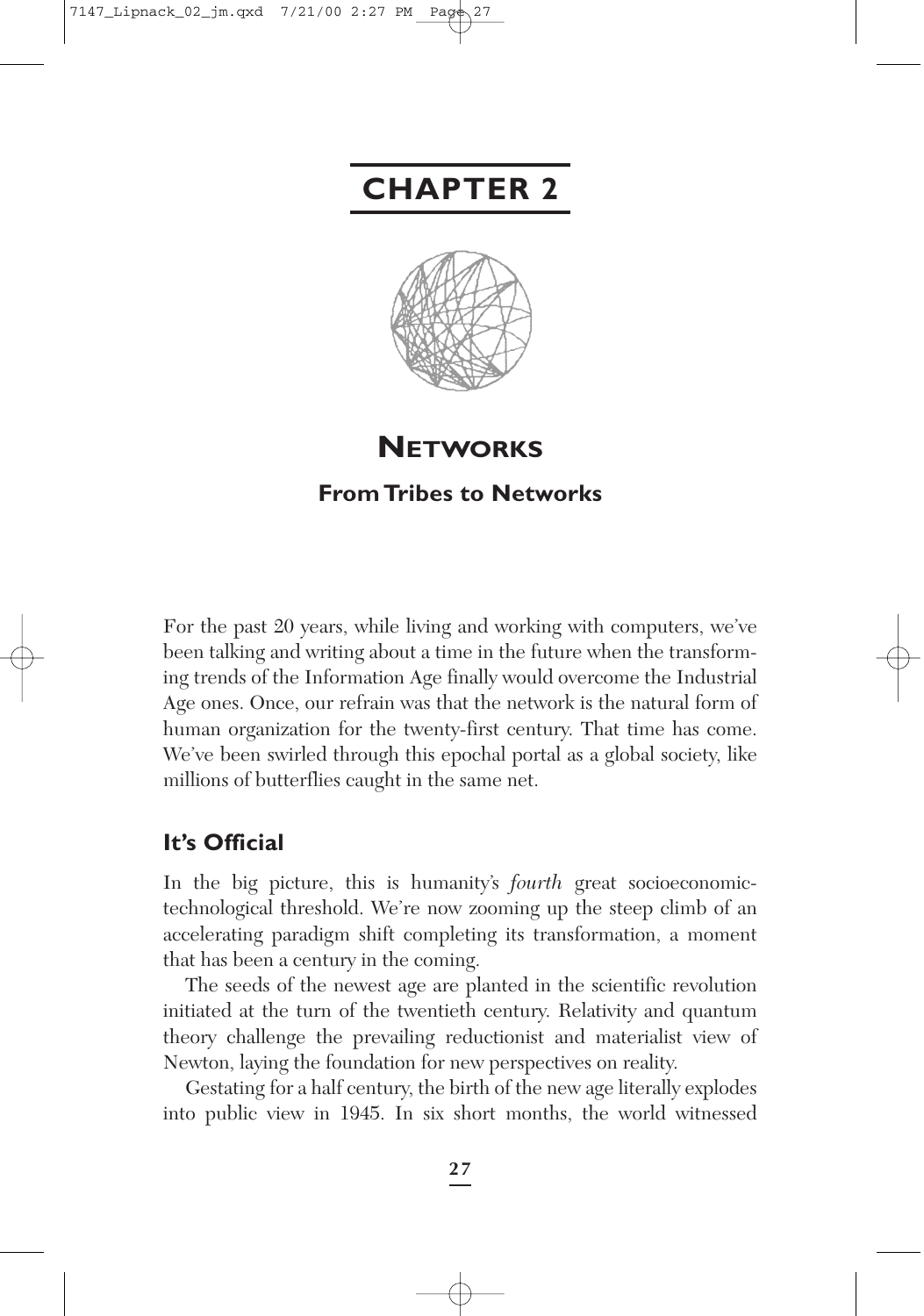activation of the first digital computer, ENIAC, the dropping of atomic bombs on Hiroshima and Nagasaki, and the signing of the United Nations charter in San Francisco, California. But the Industrial Age hierarchical-bureaucratic world held sway nearly to century's end—even as the powerful forces of change ripened and grew.

Now we are fully moved into the Information Age. It's showdown time for us in learning these new ways to work. We each personally have no choice but to grapple with the difficult issues raised by the radical restructuring of human reality as a whole.

*Virtual teaming is a twenty-first-century survival skill.*

Each age produces a new variation on the ancient theme of teams (see Chapter 3). At a basic daily level, we all live in small groups that are teams when the purpose is task-oriented. *Virtual* teams cross boundaries of space, time, and organization using technology to extend human capabilities, which gives them uniquely new features.

Successful collaborative work requires 90 percent people and 10 percent technology. What works can be boiled down to one word: *trust* (the topic of Chapter 4). One story we tell there shows how real and enduring this quality is: It begins a thousand years ago. Today, the long-term benefits of great teamwork accumulate as social capital.

### **The Networked Community**

The oil industry is simply a network of enterprise- and government-level virtual teams. There is likely not an exploration under way anywhere in the world that doesn't involve more than one company negotiating with at least one, if not several, governments and whose product is moved, refined, and distributed by at least a dozen more firms. Royal Dutch/ Shell Group, of which the Houston, Texas, Shell of this story is just a part, maintains more than 1,000 joint ventures.

In 1991, Shell Oil Company saw the worst performance in its nearly century-long existence. Suddenly, while Shell was looking backward, the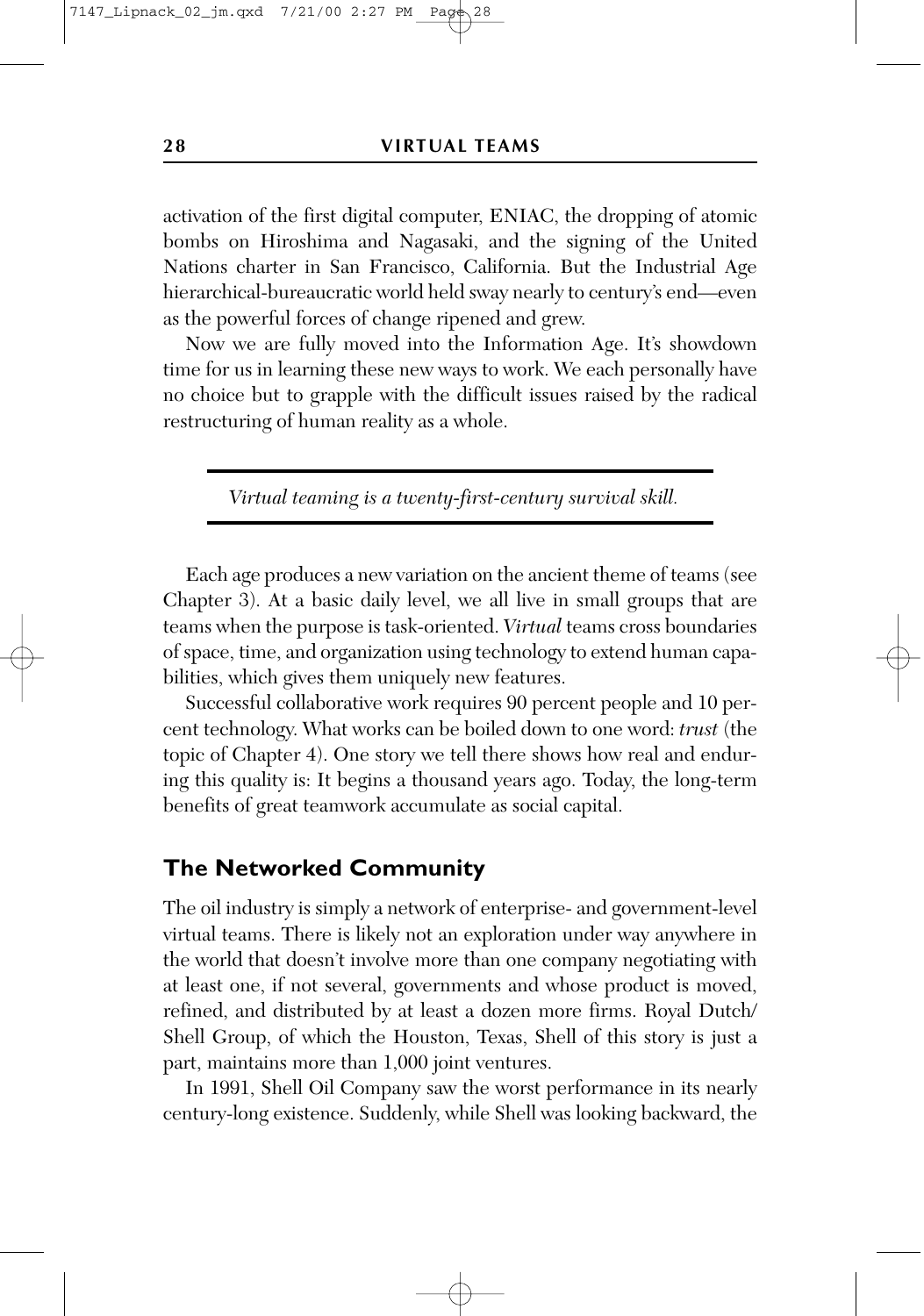world around it soared ahead. Showing just \$21 million in net profits against its more than \$22 billion in assets, Shell got its wake-up call that year, says Linda Pierce, a 33-year Shell employee who rose to the senior ranks of the company. "We realized that our failure actually began much earlier, when large investment decisions were being made at the very top of the company without a system, structure, or process for tapping into the knowledge of the organization."

For a century, the "majors"—Shell, Exxon, Texaco, and the like have dominated the industry. In a few years' time during the 1980s, upstart companies, some with only a handful of employees, began to exploit cracks in the majors' business models. The singular world that Shell once ruled with only a few other competitors abruptly crowded with unlikely opponents. The competitive sky was turning colors that Shell could not even name.

First dozens and then hundreds of companies offered products and services along the whole value chain—exploration, production, chemicals, distribution, and retail. In the new oil business, services proved more profitable than the natural resource itself. Consider Landmark Graphics, now owned by Halliburton. It grew its 1984 computer-aided exploration software to fill 90 percent of the oil-exploration information technology market in just a few years.<sup>1</sup>

Shell's initial response was predictable: workforce reductions of onethird, from 33,000 to 22,000, along with the elimination of significant layers of middle management. "We looked very hard at cost cutting, which got us in touch with what our competition was doing. Much to our surprise, we learned that we were not competitive in producing a barrel of oil," Pierce says.

#### *The Transformation*

In 1993, Shell's then-vice president of administration and finance, Phil Carroll, took over as CEO. Within a few months, Carroll and a coterie of talented people, including Pierce, initiated what came to be known as "The Transformation," a radical redesign of the way the company operated. Their new vision was quite simple: to become "the premier company in the United States." Soon, imagined covers of *Fortune* appeared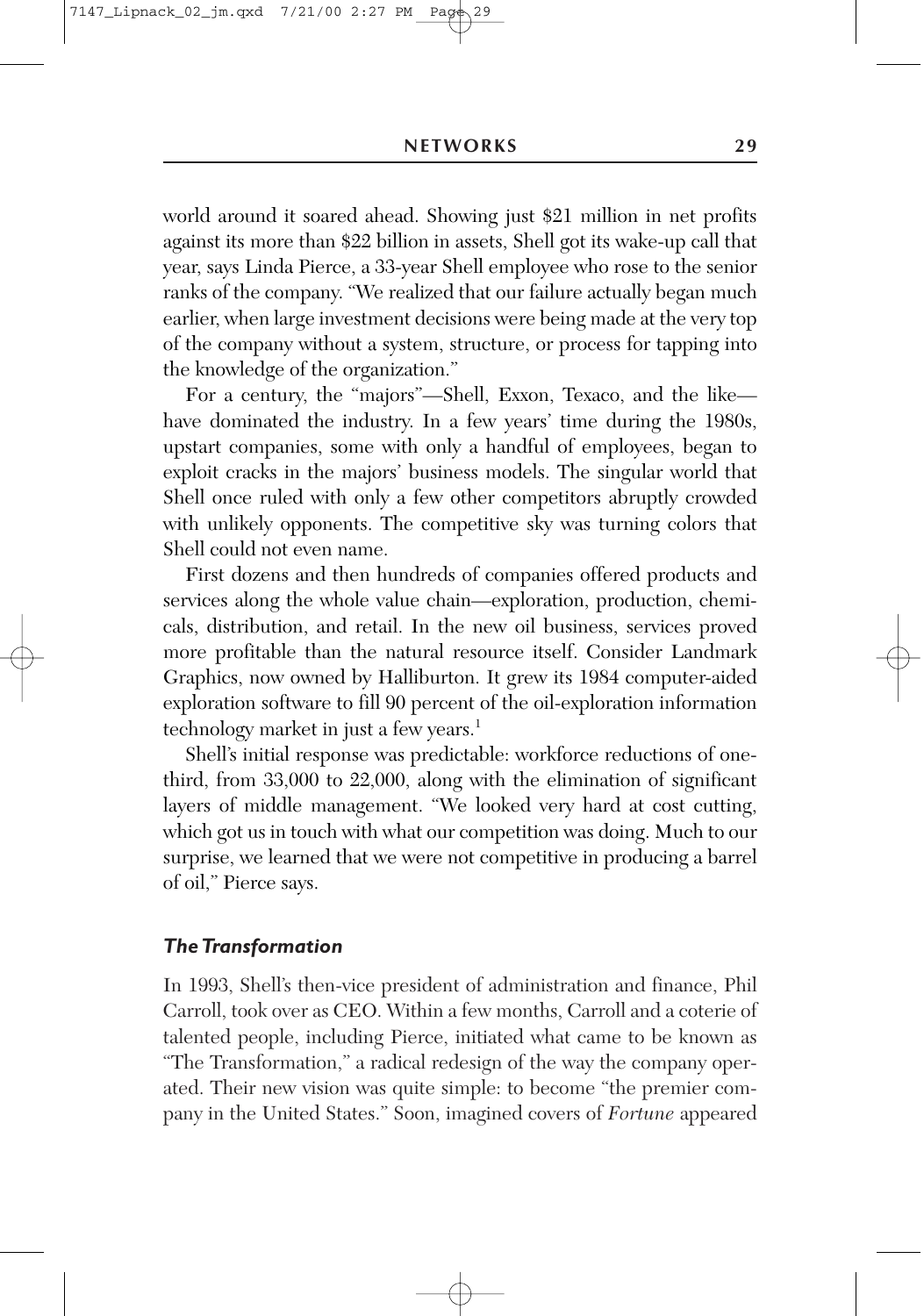around the company, with pictures of Shell executives captioned by that phrase.

The changes to come would be profound. Carroll reorganized the company's top executives into a Leadership Council that replaced the existing three-person General Executive Office. This seemingly simple modification heralded a dramatic break with Shell's organizational history. Shell had been the classic hierarchy with decisions made privately at the top, then imposed downward through a slow-moving, inflexible, not-very-street-smart bureaucracy.

"We knew that an engaged workforce more fully involved in the business of the company would require a different kind of leadership," Pierce says. "We had technical leadership but not business leadership." The idea was that in the new Shell, no single place in the organization would make business decisions; *many* would.

Each principal business (exploration and production, chemicals, oil products) would be run by a chief executive officer responsible for delivering strategy and fulfilling financial commitments. Each also would have its own board of directors with seats held by executives from other internal businesses and corporate functions.

Soon thereafter, the 200 most senior leaders from across Shell convened as the Corporate Leadership group, threading still more connections across the company. Their charge was to protect both the welfare of the whole company and their own businesses simultaneously.

This new business model sent profit and loss to the major businesses, which in turn spawned a rich network of relationships among the company's financial officers. At one point, the chief financial officer of Shell Oil Company, the corporate "holding company" center of all the businesses, sat on 17 boards.

The Transformation also opened Shell's doors to the outside. Scores of creative people—authors, consultants, thinkers, musicians, graphic facilitators,<sup>2</sup> and industry experts—came through the Shell Learning Center. Carroll built the facility as an adjunct to the famous conference center at The Woodlands, the planned community outside Houston. The Learning Center was booked all the time, but no desks were in sight (except in the offices of the people running the place). Abundant instead were chairs on rolling casters, comfortable enough for daylong meetings,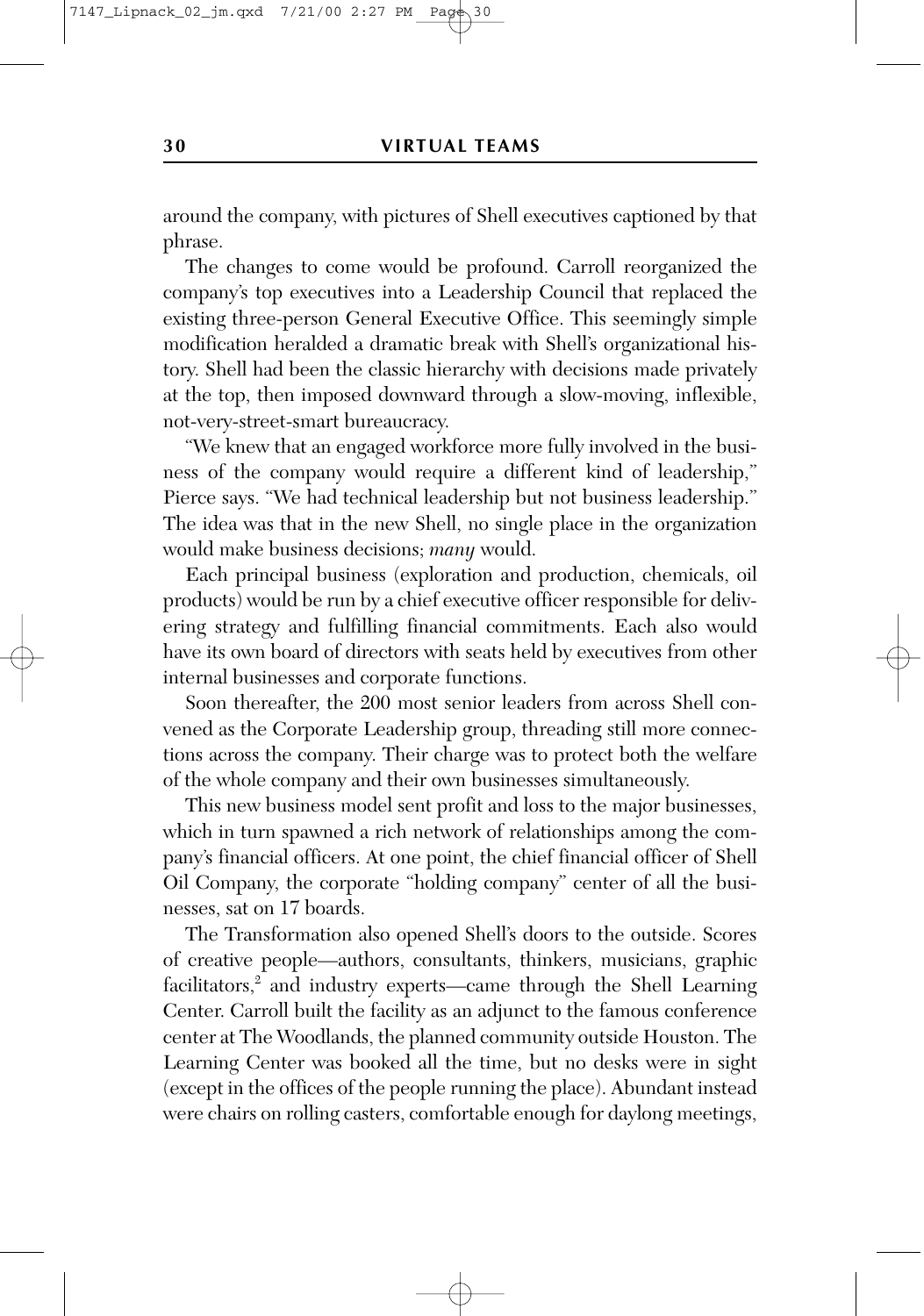walls that you could pin anything to, flipcharts, projectors, computers for logging on to the company's network—and buffets of excellent food. It was a superb environment for learning and building trust.

The Learning Center also served as the meeting place for the company's many initiatives. Each initiative involved posing a set of questions to a cross section of Shell employees. Typically, these people would devote mixtures of full- and part-time effort to the initiative for as long as six months. By its conclusion, Shell would have a new approach to diversity, recognition, and strategic cost leadership.

In October 1997, Shell's planners, a small group of future-attuned strategists, many of whom had firsthand experience producing oil, presented a startling statistic to the Leadership Council at its annual retreat in Galveston. As recently as three years earlier, Shell had owned nearly 100 percent of the companies in which its assets were deployed. By the time of the October meeting, that number had sunk to 34 percent. Everything else was or soon would be in joint ventures with competitors (including its retail business with Texaco and Saudi Aramco) or in global alliances with its parent (Figure 2.1). The planners predicted that the number would plummet even lower when Royal Dutch/Shell turned all of its businesses into global ones. The conclusion was that Shell no longer stood alone; it was deeply enmeshed in a networked community whose rules, assumptions, and guiding principles diverged markedly from its previous architecture.

> *Shell moved from "control through ownership to influence through relationships."3*

#### *Strategic Initiative Teams*

A month later the Leadership Council convened 38 people to join them as part of a new group of Strategic Initiative Teams (SITs). A broad cross section of employees—from Chet Servance, a boilermaker at the company's Deer Park Refinery, to the company's then-treasurer Tom Botts were invited. Their mission was to answer four fundamental questions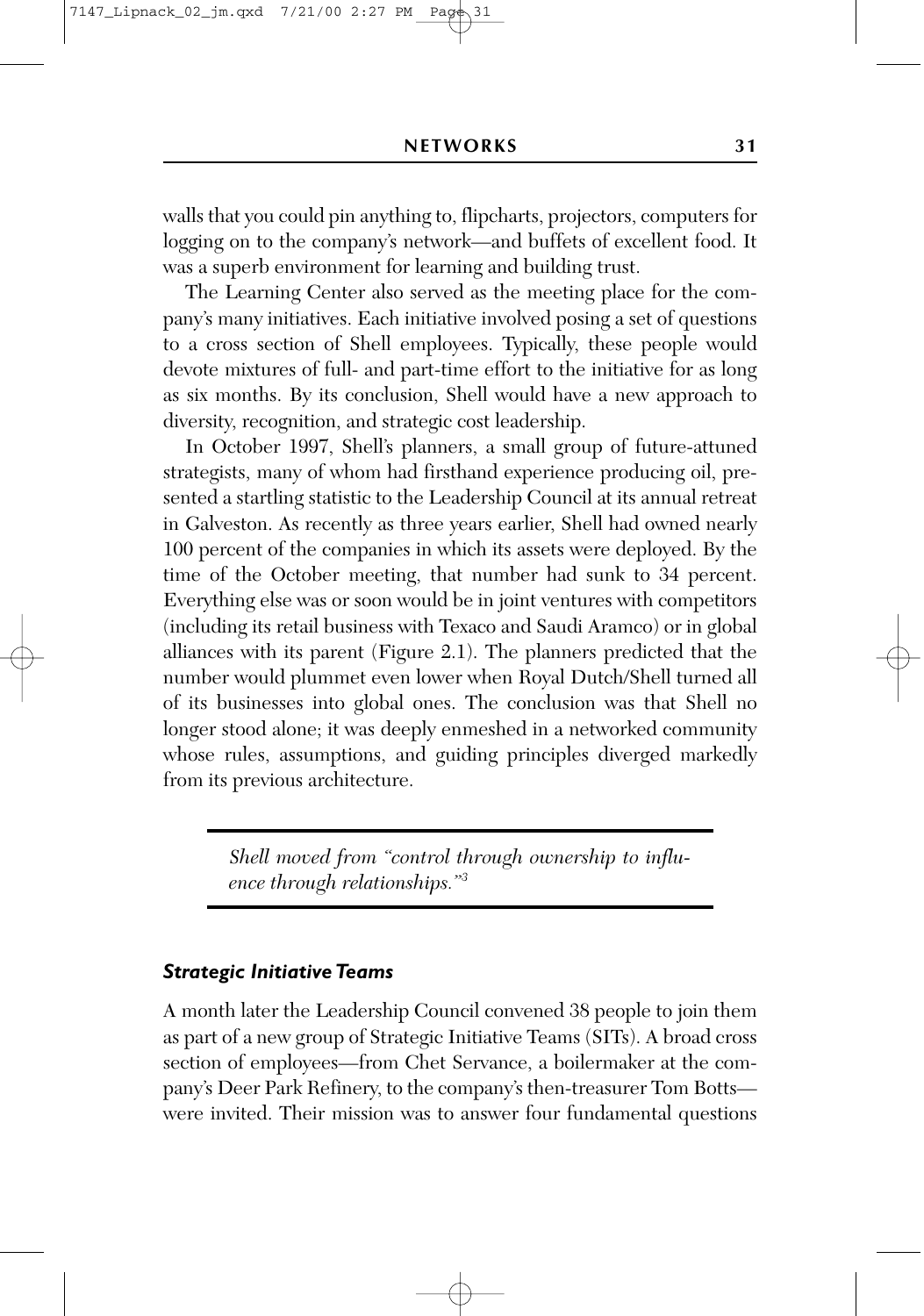

**Figure 2.1 The Networked Community**

about the new Shell and to make recommendations that the company could act on immediately:

How will we learn? What will it mean to be part of the Shell family? How will we develop our people? How will we govern?

They divided into four teams, with the Leadership Council addressing the fourth question on governance. Pierce calls it the best project she ever worked on. "They started as four teams and ended as one," she says. "It began with the Leadership Council's desires, but ultimately what drove the team was what they came to believe was important. That happened in a workshop [at the Learning Center], where the team became one and took over the design of the workshop, much to delight of the facilitators who had designed it!" Pierce is referring to Bill McQuillen and Jim Tebbe, the head facilitators for the SIT. "They get credit for creating the conditions that allowed it to happen," Pierce believes.

It ultimately was a very large virtual team. Around the 38 core members were an additional 90 on the Employee Panel, a review team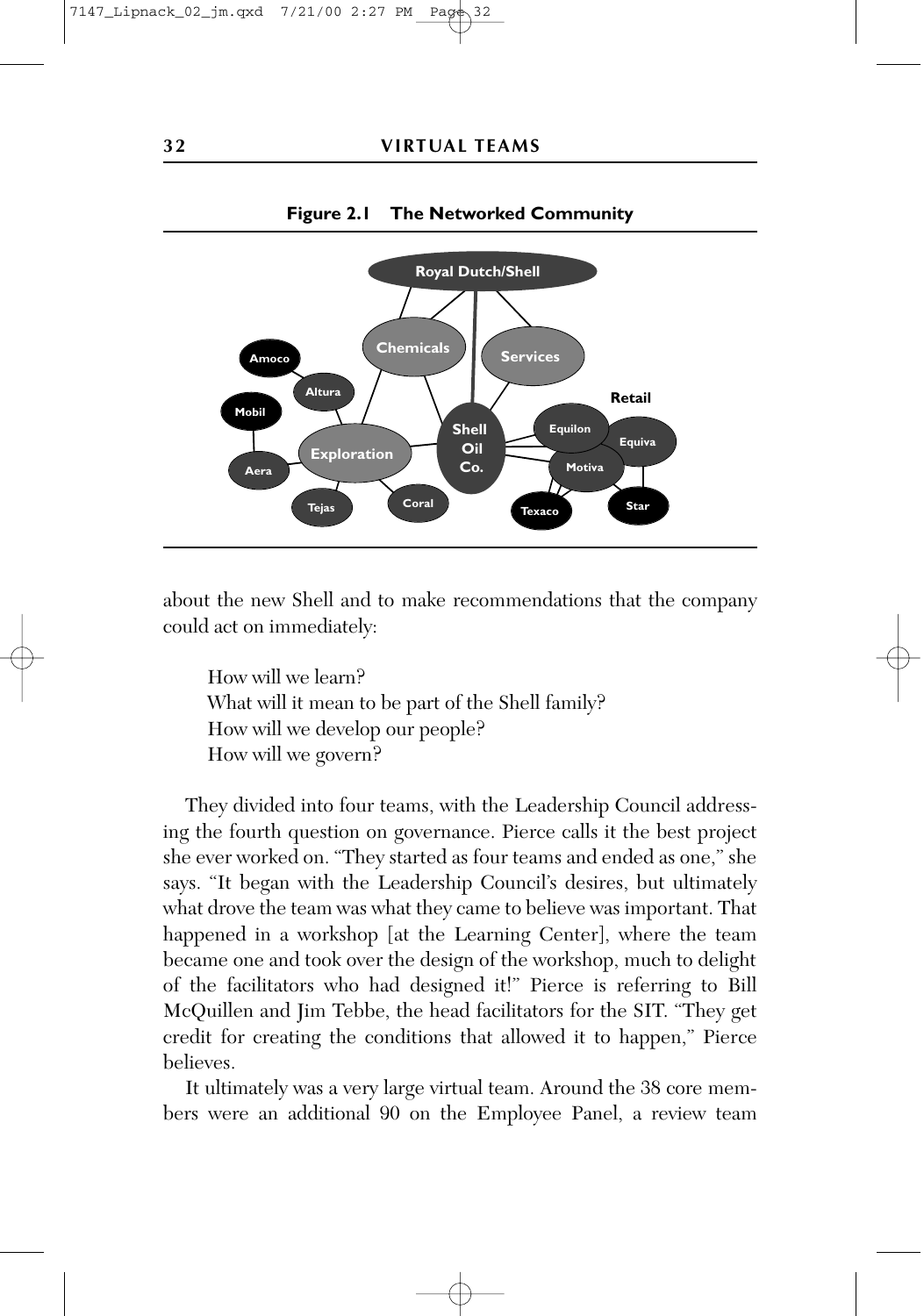recruited as being representative of the broader community in which Shell lives. Panel members, nicknamed "the spoons" because of their role in "stirring the pot" in support of the networked community, included a school superintendent, a local minister, the president of a local trucking company, and several spouses of Shell employees. This design ensured that the SIT would not act in isolation. Regular reviews took place with the spoons, who in turn spoke with their constituencies about the meaning of the new Shell.

The SIT provides a striking example of shared leadership at the highest strategy levels. Botts led the initiative as principal coordinator of the effort, working closely with Pierce in her role as the liaison to the Leadership Council. The four subteams, including the Leadership Council itself, were responsible for answering one of the four questions; each had its own leaders and facilitators. McQuillen and Tebbe shared responsibility for designing the meetings that convened the whole SIT group.4 Ed Kahn, another senior facilitator at Shell, designed and led meetings with the spoons. The Leadership Council members also wove more strands—each belonged to the governance team and also served as cosponsor to one of the three other teams. As outside consultants, we contributed leadership and content expertise on networked organizations.

"Networks are leaderful. Any virtual team that attempts to operate with one formal leader is not going to make it," Pierce says. She points to Botts's style of leadership as required in new organizations. He's a learner, she says. "In the networked world, things are continuously changing, so the leader with the answers has no answers. Tom continuously holds the questions, not the answers." Pierce refers to this quality as "hearing the music," meaning that there is a new background coherence for people in networked organizations. To hear it, you have to part with the traditional trapping of power—having the single right answer. Otherwise, you only hear noise. Create questions, not simple answers, and you will excel, she believes.

In a few short months, with people continuing to work their day jobs, the SIT turned out a "Networked Community Fieldbook,"5 that included seven "enabling recommendations" to propel the new Shell to a higher level of performance: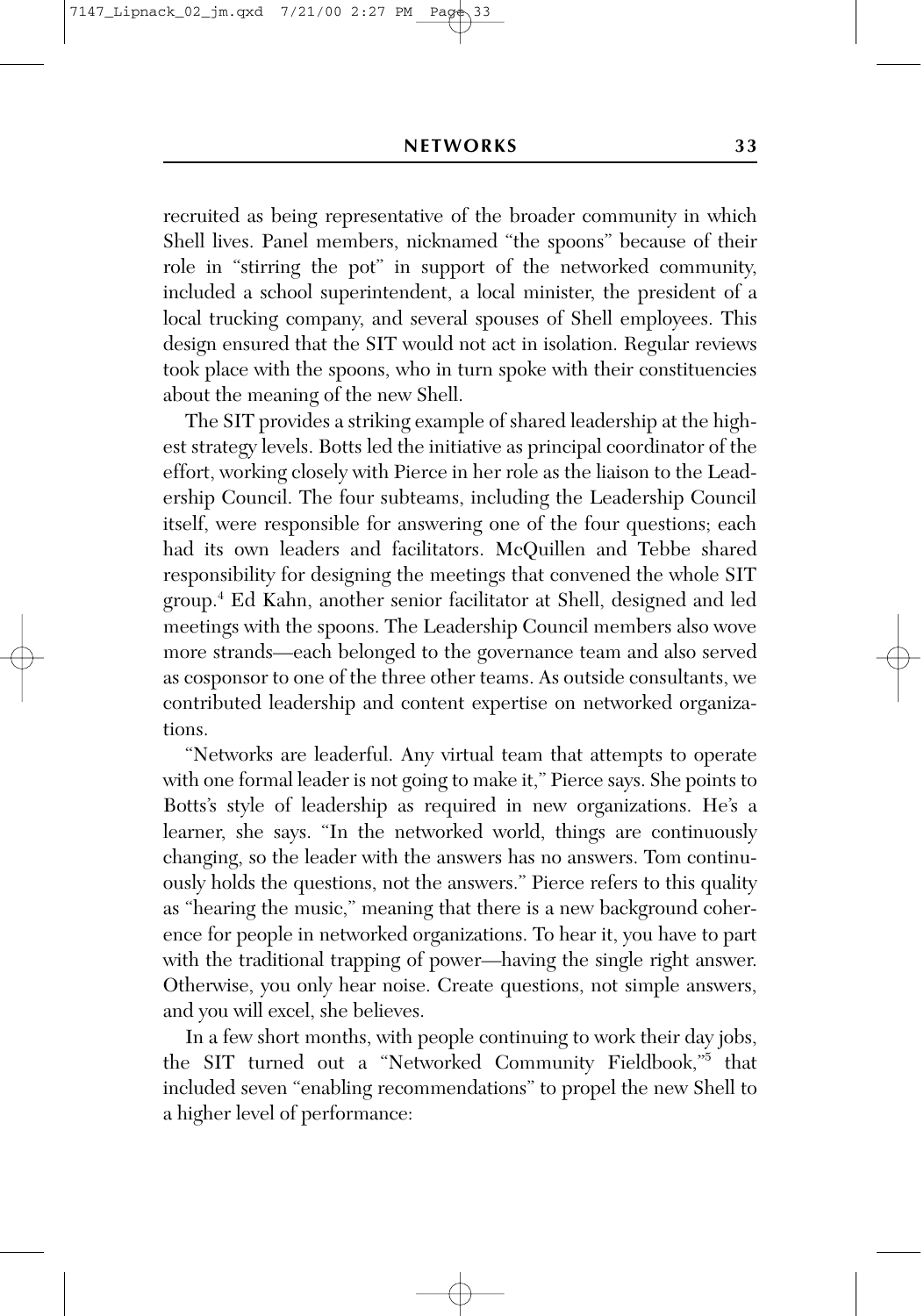- 1. Executive Sponsorship of the process
- 2. Network Leadership Group comprising leaders throughout the community
- 3. Network Learning and Support Center to help build new competencies
- 4. People Movement, meaning that job postings are fluid throughout the community
- 5. Information technology infrastructures for communication and sharing
- 6. After Action Review, an institutionalized learning process
- 7. Communities of Practice in pursuit of improved business performance

The Leadership Council endorsed and approved the recommendations upon the fieldbook's presentation, demonstrating how well the team had managed the expectations of its stakeholders. Within a few weeks, the following occurred:

- The Network Learning and Support Center set up shop.
- The company made investments in developing communities of practice<sup>6</sup> across the larger network.
- The U.S. Army's practice of After Action Reviews to evaluate all meetings was instituted.
- The building of the information infrastructure to accommodate cross-boundary work was accelerated.

Even larger changes in Shell's operating model came to pass that following summer that were served well by the work of the SIT. Royal Dutch/Shell Group, the parent company, "globalized" all the U.S. businesses, meaning that they became accountable directly to their global organizations. For example, Exploration and Production, long based in Houston and New Orleans and the heart of the Shell Oil Company's revenue stream, became part of Royal Dutch/Shell's global "Exploration Production" organization. Similar changes were made in the Houstonbased chemical and services organizations.<sup>7</sup>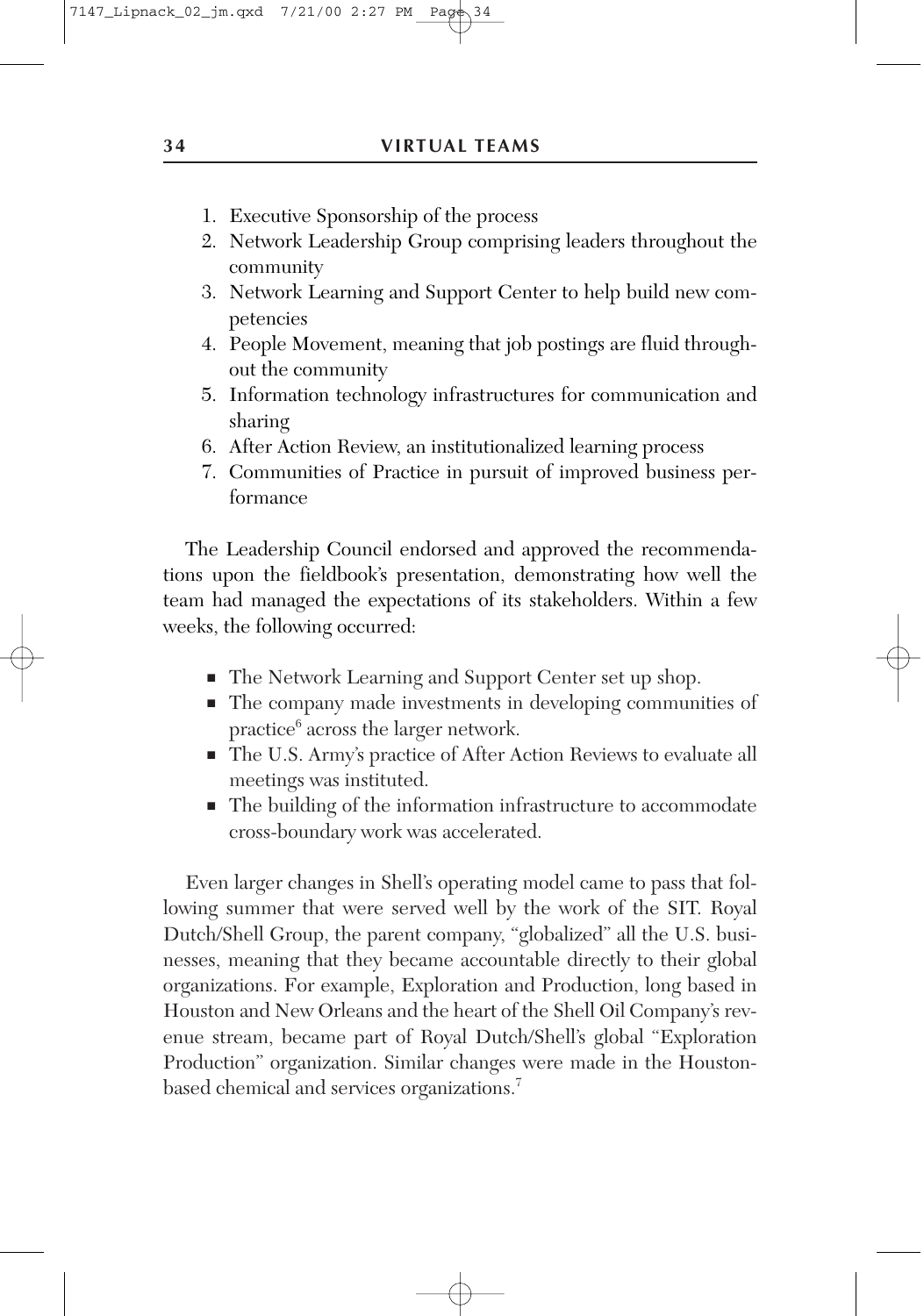Pierce and others believe that the work of the SIT, educating people about the power of working across more porous boundaries, is helping to ease the transition to the global Shell organization, which itself is grappling with the next level of planetary complexity.

"The global leaders have taken on huge accountability," she says. "'Think globally, act locally'8 is a snappy little phrase, but what does it mean to operationalize it? Does the global team trust the local team? Is the local team able to operate with the whole in mind? It's a very hard decision to close a local plant."

There is no insurance policy for companies like Shell that are moving from the Industrial Age to the Information Age. But the investment it has made in preparing for the future is instructive for other brick-andmortar companies. Technology and resources alone do not enable success; people do.

# **What's Old,What's New?**

Alvin and Heidi Toffler's 1980 book, *The Third Wave,* became the popular herald of a transition from the Industrial Age to the Information Age. It caught the crest of an idea almost four decades in the making. Now the transition is conventional wisdom. Three transformations divide human history into four great ages characterized by nomadic, agricultural, industrial, and information-based cultures (Figure 2.2).

*Each age has its signature form of organization.*

- People first honed their *small group* skills as hunter-gatherers. The nomadic era, beginning between 2 and 3 million years ago, was the source of our cultural DNA, when our very early ancestors acquired the ability to speak, make tools, and configure organizations. Populations were small,<sup>9</sup> as were families.
- *Hierarchy* grew up with agriculture. The agricultural era began 10,000 to 12,000 years ago and marked a dramatic shift from the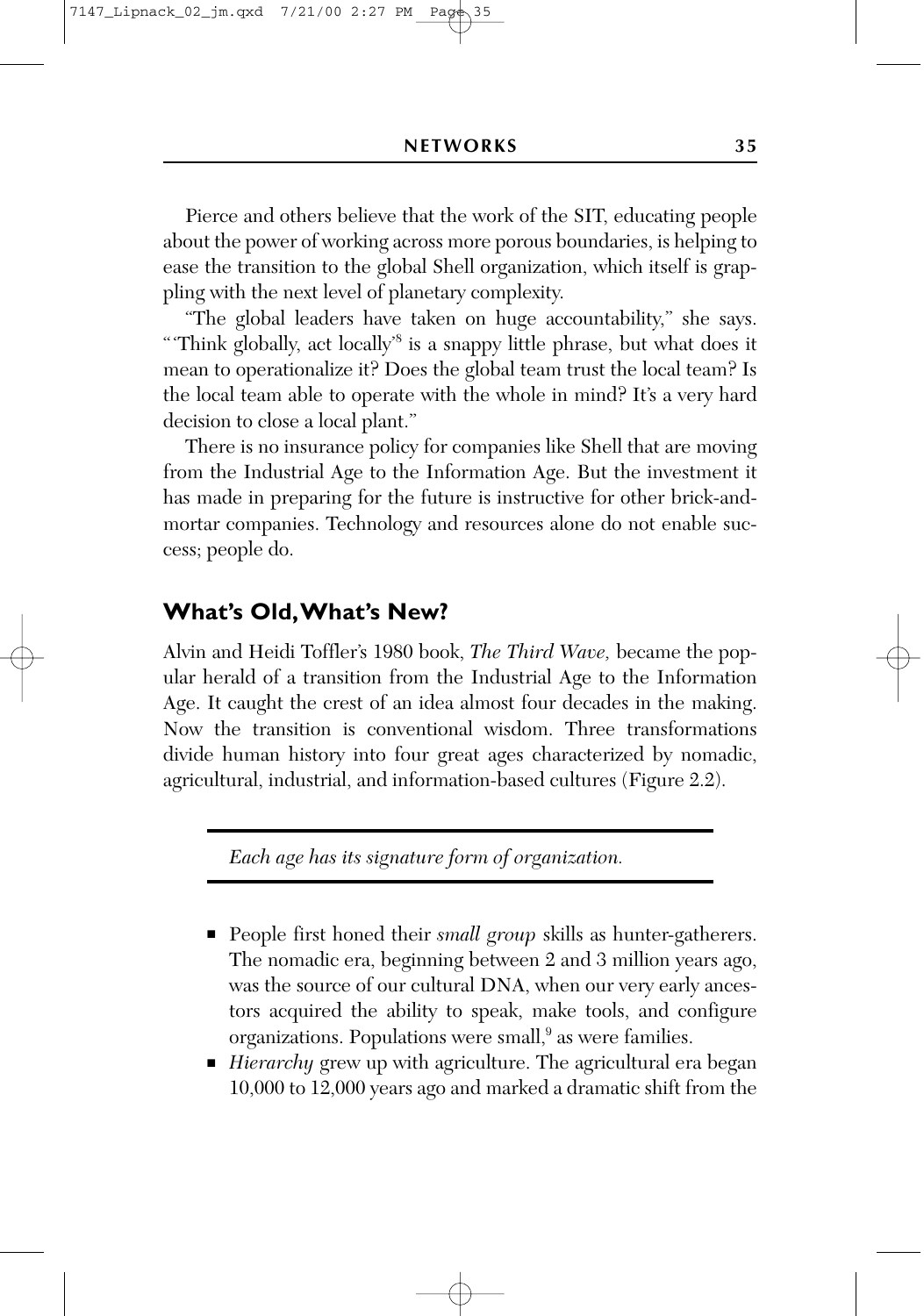

**Figure 2.2 Four Ages of Organization**

nomadic era. Farming and herding eventually replaced hunting and gathering. Populations grew larger, cities and towns developed, and family size increased as people settled down.

- The Industrial Age gave birth to *bureaucracy*. Beginning with ideas and technologies in the fifteenth century, this age became prominent in the eighteenth century, dominant in the nineteenth, and mature in the twentieth. It saw factories replace farms as the economic engine. Populations exploded and urbanized, while families grew smaller. This age spawned the new digital civilization.
- The Information Age brought us *networks*. For the last half of the century, we have been riding the turbulence of this transition as great paradigms struggle for control. The torch now has been passed. The world's economies are information-based, electronically connected, and globally interdependent. Population is still rising, families are diversifying, and the planet has grown very small indeed.

The new virtual organizations are at once very old and very new, very small and very large. The small-group virtual team is rooted in the very old and draws on skills accumulated over millennia. Networks are the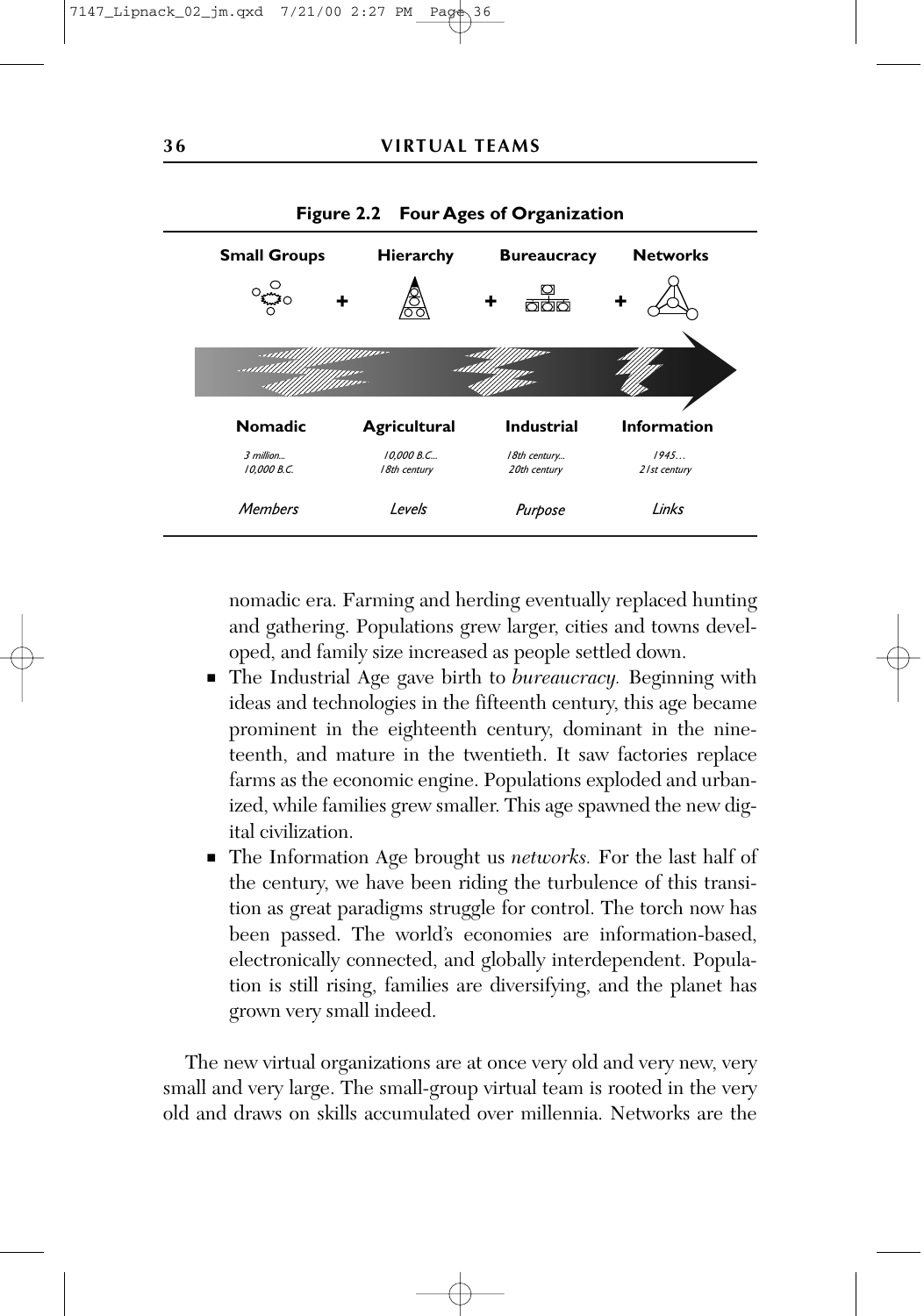very new, meeting the need for greater scope, speed, and flexibility. They grow together at the creative leading edge of epic change.

# *Groups Forever*

We have always—and will always—live and work in small groups. Small groups permeate every kind of organization, from microcompanies and start-ups to small teams in big firms to executive committees of boards of directors.

> *The high-performance, information-enabled,* virtual team *is the Network Age version of the small group.*

Each age adds its special characteristics to the previous one. Small groups have personalities and identities and may carry the seeds of later larger organizations. As people gain status in new roles and perform tasks, they expand the vertical and horizontal dimensions of organization over the ages.

## *Hierarchy Structures*

Jim is in Robin's group. Robin is on the executive team and reports to David, the CEO, who is accountable to the board. In hierarchy, there are many status bands of low, middle, and high ranks, with even more grades within them. Interestingly, this example comes from Ventro, a dot-com company, not an old-line one.

> *Hierarchy dramatically steepens the who's-on-top status dimension in small groups.*

As the source of legitimacy in business, owners, who have capital, also bring hierarchy. They officially crown an authority structure of executives and workers.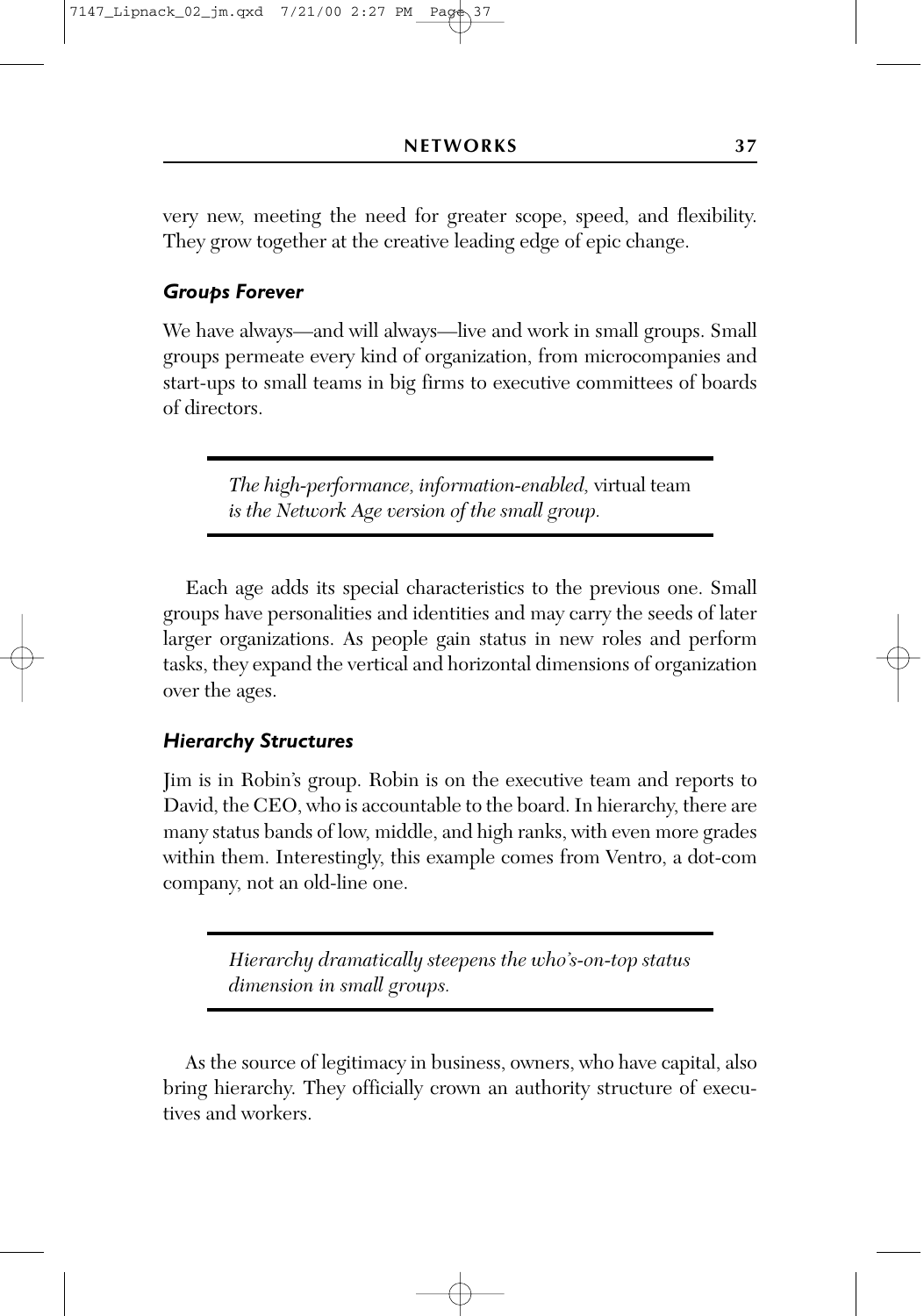Hierarchy has helped people build societies among strangers throughout history. As a business grows beyond the point where everyone knows one another, hierarchy is inevitable.

Frank Reece, the founder of US TeleCenters (now View Tech), explains how quickly his company became compartmentalized. "I started with a handful of people and before we knew it, we were 350 employees, thousands of customers, and dozens of suppliers. I could see the bureaucracy growing, and I was afraid I would create a company I would hate."

Every successful entrepreneur bemoans the loss of the "family feeling" as greater size demands structure and formality.

The Egyptian pyramids are the great organizational achievement of the agricultural era, the literal eternal symbol for successive ranks culminating in a pinnacle of power. A traditional organization chart brings the pyramid to mind.

Hierarchies alone are not enough. Success brings change, and simple hierarchies are notoriously unstable in the face of the unexpected. Ancient empires rose and fell as populations expanded and capacity became overextended. Boom-bust cycles eventually gave rise to bureaucracies.

#### *Bring On the Boxes*

Science ushered in the Industrial Age. Behind logic and the laws of motion chugged the steam engine. Its cargo? Another organizational revolution: rational bureaucracy.

> *Bureaucracy bulges out sideways with specialized functions, tasks, and roles.*

For 300 years, corporations, nations, and organizations of all kinds became more efficient with the organizing prowess of bureaucracy. Bureaucracy, while specializing horizontally, embraces hierarchy, which controls vertically. Together they manage much greater social and eco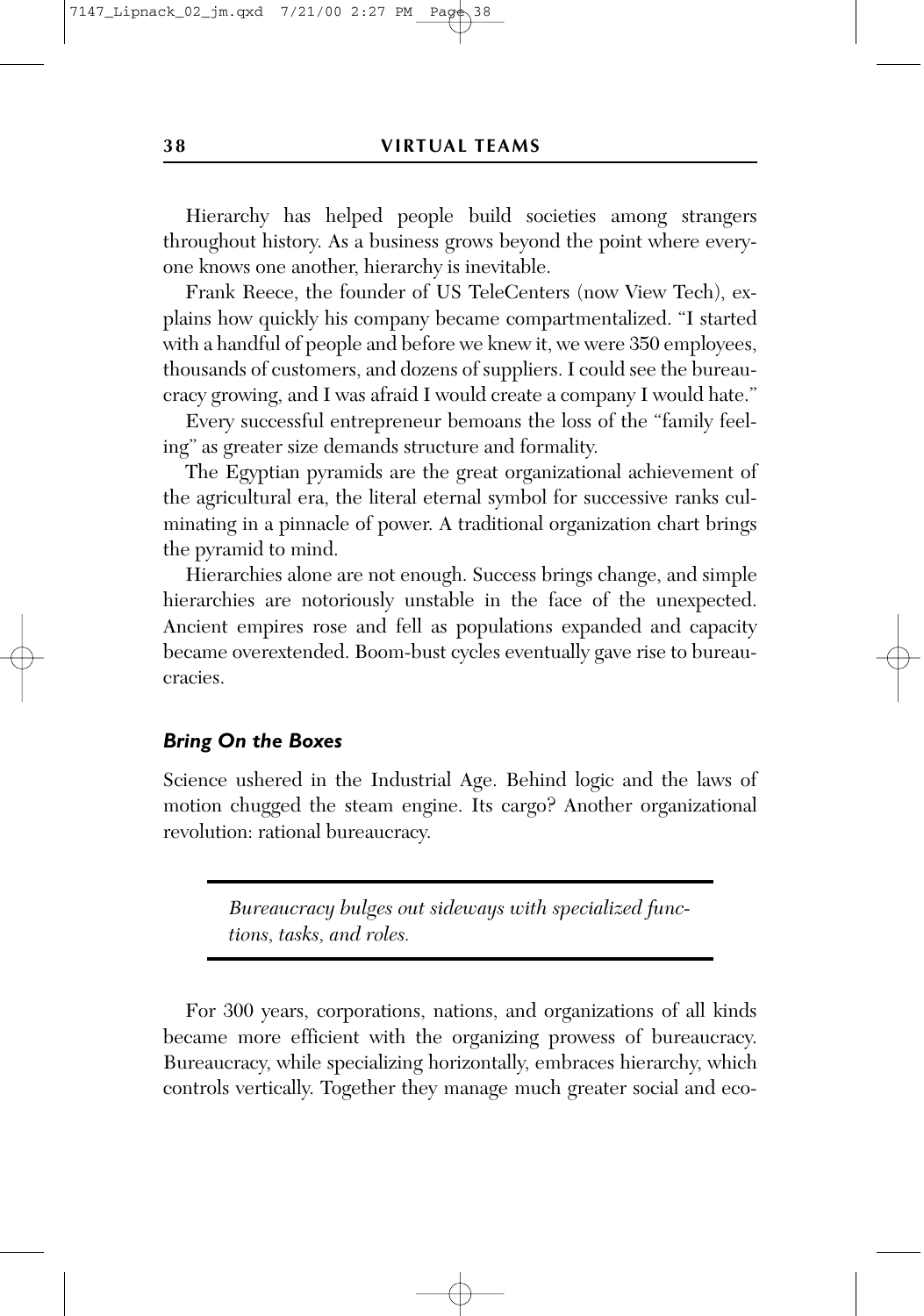nomic complexity than either could do alone. The Industrial Age became much more complicated than the agricultural era.

But the beat of change continues, faster still. Unfortunately, when faced with continuous uncertainty and change, bureaucracy is like kudzu, the vinelike weed that spreads until it overruns everything, choking out other forms of life instead of simply connecting people in existing organizations who probably have the answer. Then the "problem" turns into a department.

So a bureaucracy grows, ever bigger, ever slower, until it just sits there, failing to innovate or change, placing drag on everything else. Finally, complexity outruns bureaucracy's ability to organize it.

#### *"Only Connect"*

The Internet, with its extraordinary spread of new connections, is in a class by itself. This technological innovation has come to affect human life on a global scale in the space of a proverbial instant.

A parallel growth in connections is happening in organizations: Alliances, joint ventures, and partnerships are forming at an accelerating rate among firms of all sizes. Services are today's economic growth sector, taking advantage of the combination of people and process. Manufacturing is shrinking, as agriculture did in the Industrial Age, even as productivity grows.

> *Connect! It's the organizing imperative of the Network Age.*

In the Information Age, relationships are fundamental. Links are displacing the focus on matter, which lay inert at the center of the Industrial Age worldview.

Today we are challenged to cope with continuous global change that constantly presents us with more opportunities. Relationships—technological and human—drive the reorganization of work. Bureaucracy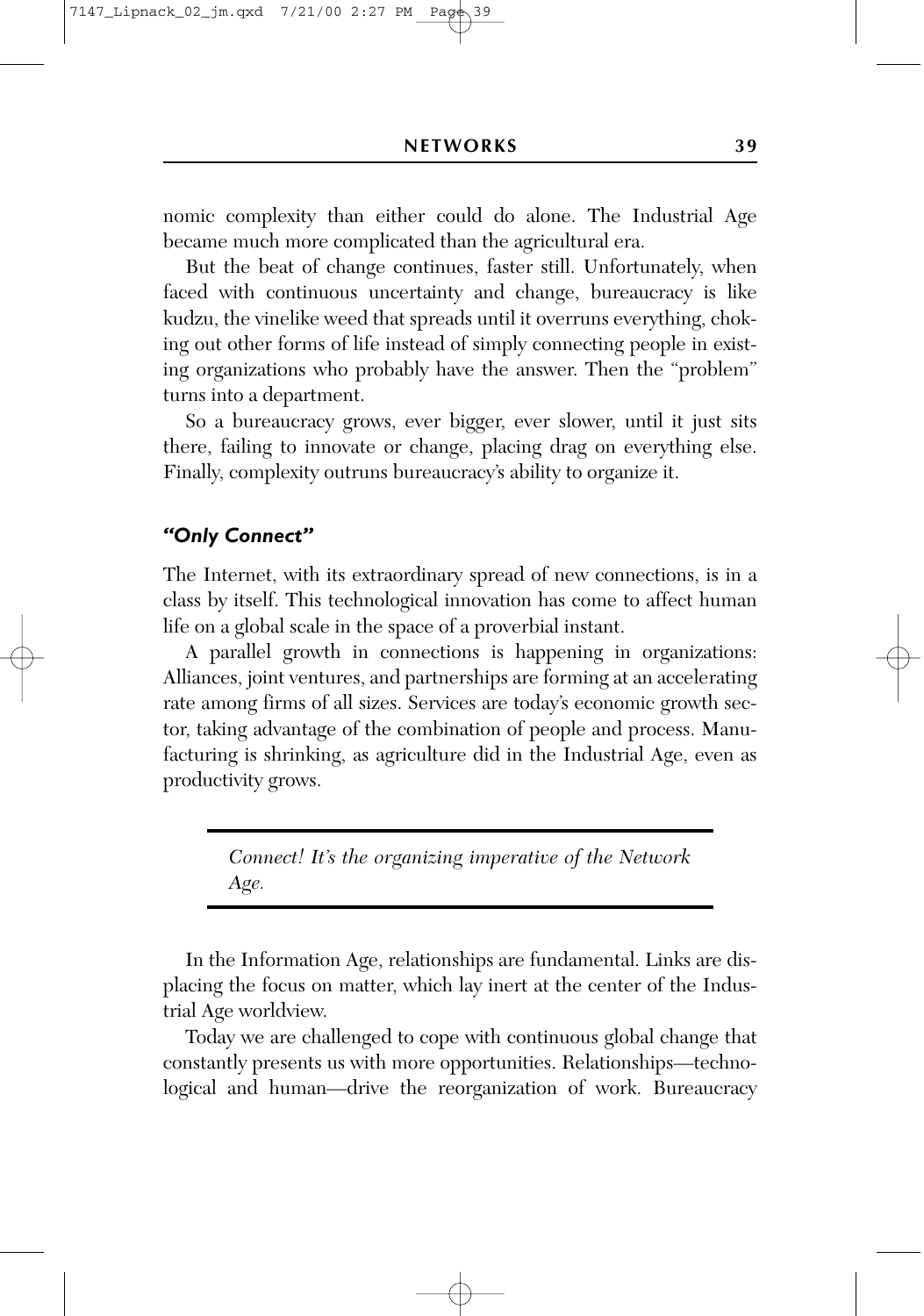begins the horizontal expansion of organizations; networks take the expansion to mach speed.

### **Network the Ages**

What to save? What to change? Where to stay the course? When to leap ahead?

The complexity that faces twenty-first-century business outstrips the capacity of the accumulated wisdom of earlier ages. So we have collectively invented something new: *networks.* In the big picture, the overall pace of change drives the next form of organization. With new technology eventually comes the ability to manage in an increasingly larger and deeper context.

Each age of organization builds upon and includes the past. Networks in particular are inclusive by nature. Breadth gives them resilience; diversity gives them insight; independent members keep them vibrant and learning.

In the Network Age, we still have hierarchies and bureaucracies, just as we continue to have farms and factories. Fire departments, typically regarded as among the least innovative of organizations, turn out to be among the most adaptive for the twenty-first century.<sup>10</sup>

#### *Fire*

American fire departments incorporate all forms of organization—small groups, hierarchies, bureaucracies, and networks of all sizes.

Fire fighting captures the headlines and provides riveting visuals for local TV news. The fire department springs into action as a hierarchy when battling blazes. It prepares for the crisis with command-andcontrol systems, practice, and training. If your home erupts in flames, you don't want a group standing around outside trying to reach consensus on how to approach the problem. You want someone calling the shots for a highly skilled group of professionals who understand how to deal with heat, chemicals, and combustion gone out of control.

While fire fighting gets public attention, departments spend only a small part of their time putting out fires (in Boston, for example, only 5 percent). When not fighting fires, the department stays busy as a classic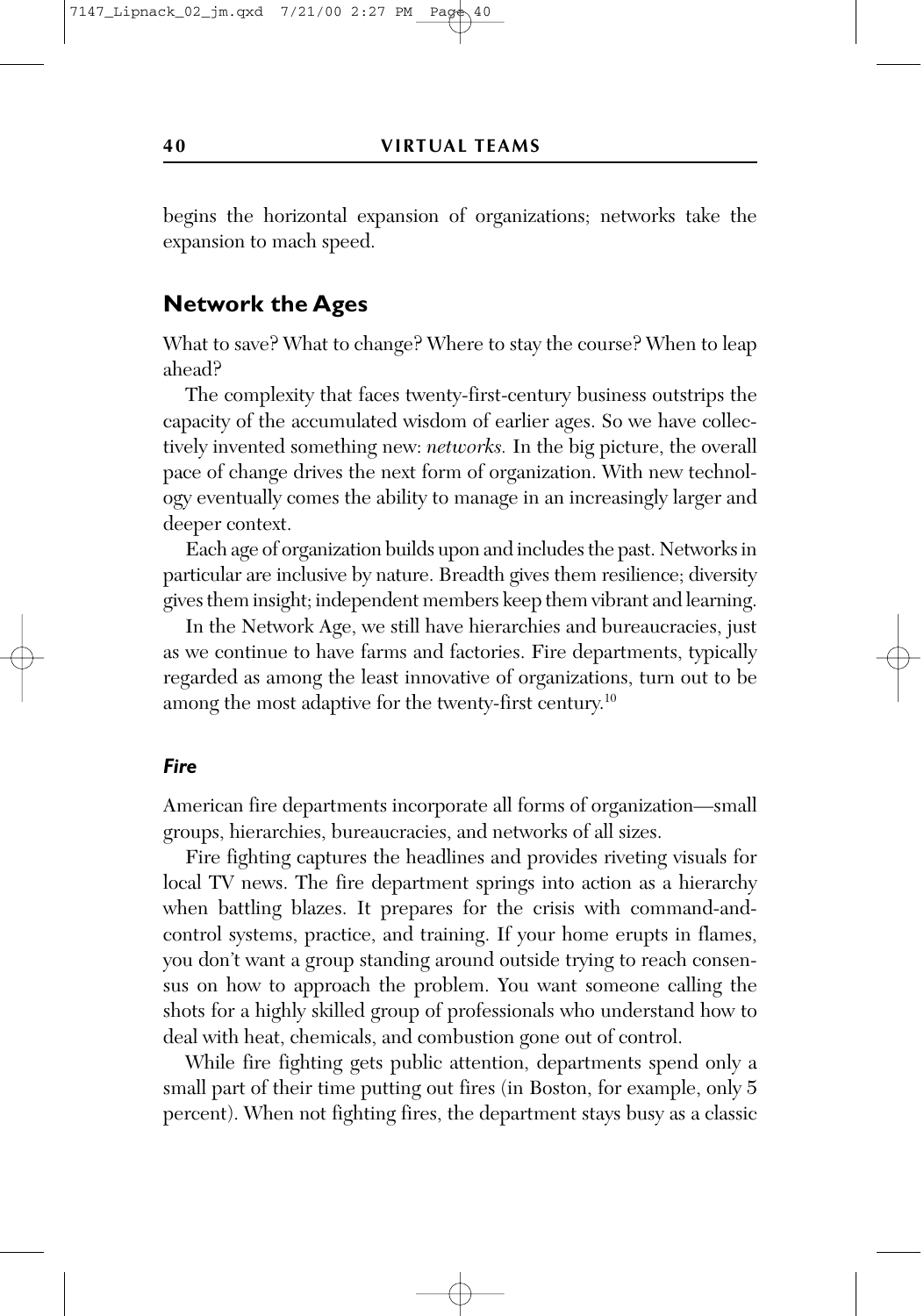bureaucracy: It enforces codes, ensures pressure in water lines, updates its training, and maintains its apparatus. A chief shouting orders is of very little use if the hydrant isn't delivering water. You need experts who understand pumps, pressure, and the mechanics of the city water system. Uniform codes fight fires, too.

Firefighters are also very local. They often use networking for fire prevention, which requires education, persuasion, role models, and working directly with people in the community. Schoolchildren have no patience for—or need to know about—sprinkler requirements. Their parents need to get the message about the importance of smoke detectors, fire extinguishers, a second exit from bedrooms, and "stop, drop, and roll" advice. The glamour of a visit to the local firehouse and a ride on an engine leave indelible memories in children's minds, but they don't make children fire safe. Commitment to ongoing education does, a distinct and suitable role for networks of people working together in small groups.

Modern fire departments also forge large, interorganizational networks for mutual aid. A group of communities agrees to act as a virtual fire department and back up one another in a particularly bad fire. Each community gains protection and reduces costs. Here local hierarchies use networks to achieve something together that they cannot accomplish alone. In this field, as in many others, people also use formal networks (e.g., trade associations) to pass legislation, share information, take on large-scale education efforts, and promote professionalism.

All kinds of organizations can learn from the local fire department. In emergencies, clear lines of authority prevail. For routine situations and environments, rules and regulations provide standards. Networks educate, innovate, motivate, and provide backup when a hierarchybureaucracy reaches its limits.

Fire departments—among the oldest of America's institutions and found throughout the world—may be role models for the twenty-firstcentury organization.

#### *A Slice of Time*

A fire department provides a cumulative "geologic slice" of the evolution of organizations (Figure 2.3).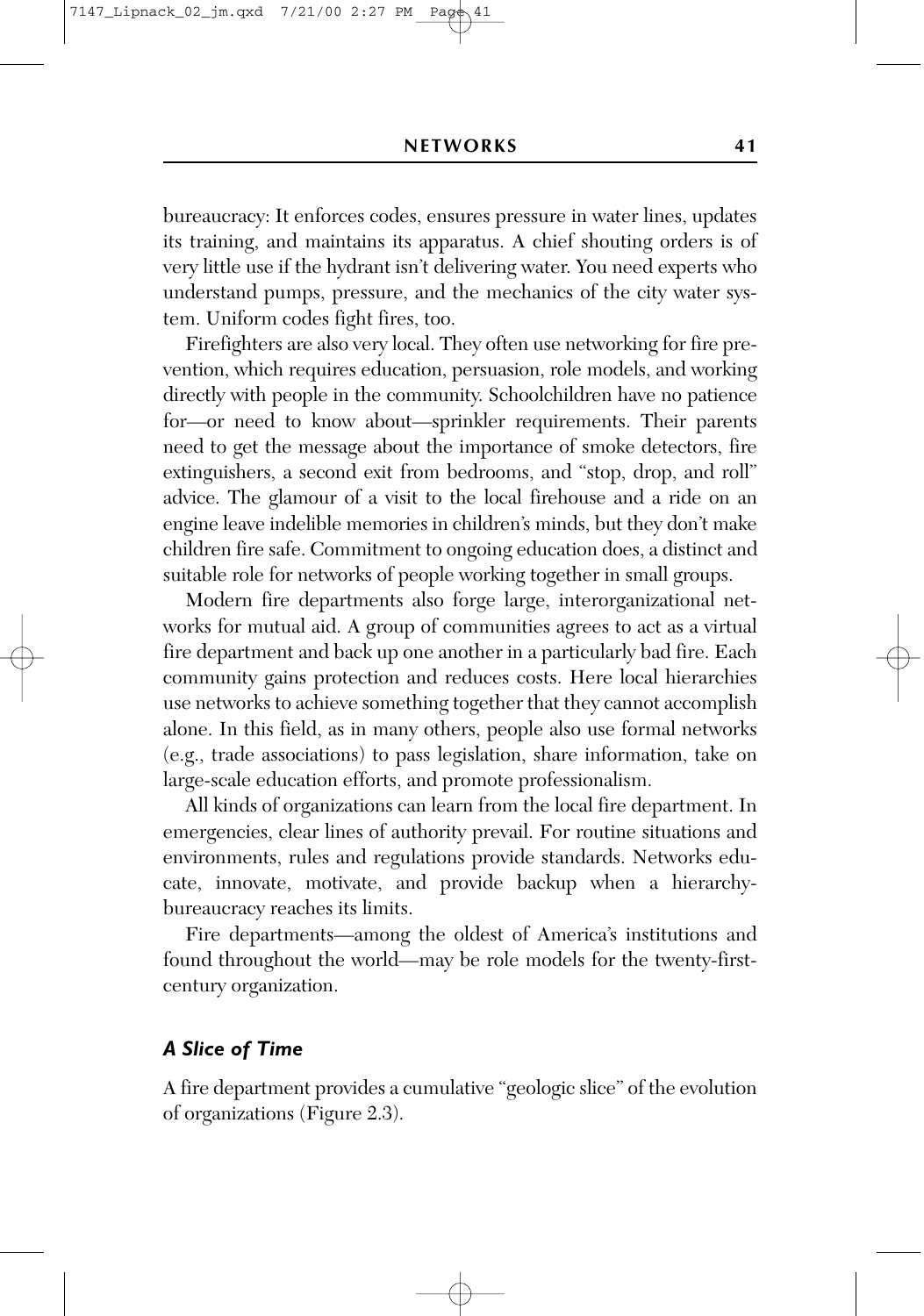

**Figure 2.3 Layers of Organization**

Small groups comprise the deepest layers. Hierarchy, with its chiefs and sergeants, is the next layer, imposing vertical control. Bureaucracy appears in more recent layers, bringing horizontal specialties. Finally, at the top, in the verdant, living topsoil, we see intensely linked, warpspeed networks. Like the fire department, most organizations today mix the forms.

Even in today's Internet start-ups, traditional face-to-face small groups continue to be the basic work unit. At the same time, informationenabled virtual teams cross functions, deliver results to customers, and undertake special projects. All the while, the old (or even new) hierarchy continues to set strategy, maintain authority, and cope with crises, with senior employees upholding the bureaucracy.

Although most people complain bitterly about them, bureaucracies, when appropriate and enabling, can be elegantly functional, highperformance entities. They standardize contractual agreements and develop common methods by which work gets done and paid for. In networks, people forge links as they cross internal functions, geographic boundaries, and even corporate lines with remarkable speed. The people in the network come from the bureaucracy and the hierarchy. Their new relationships to one another create the networks.

The most literal way that networks include earlier forms is by linking all types of organizations.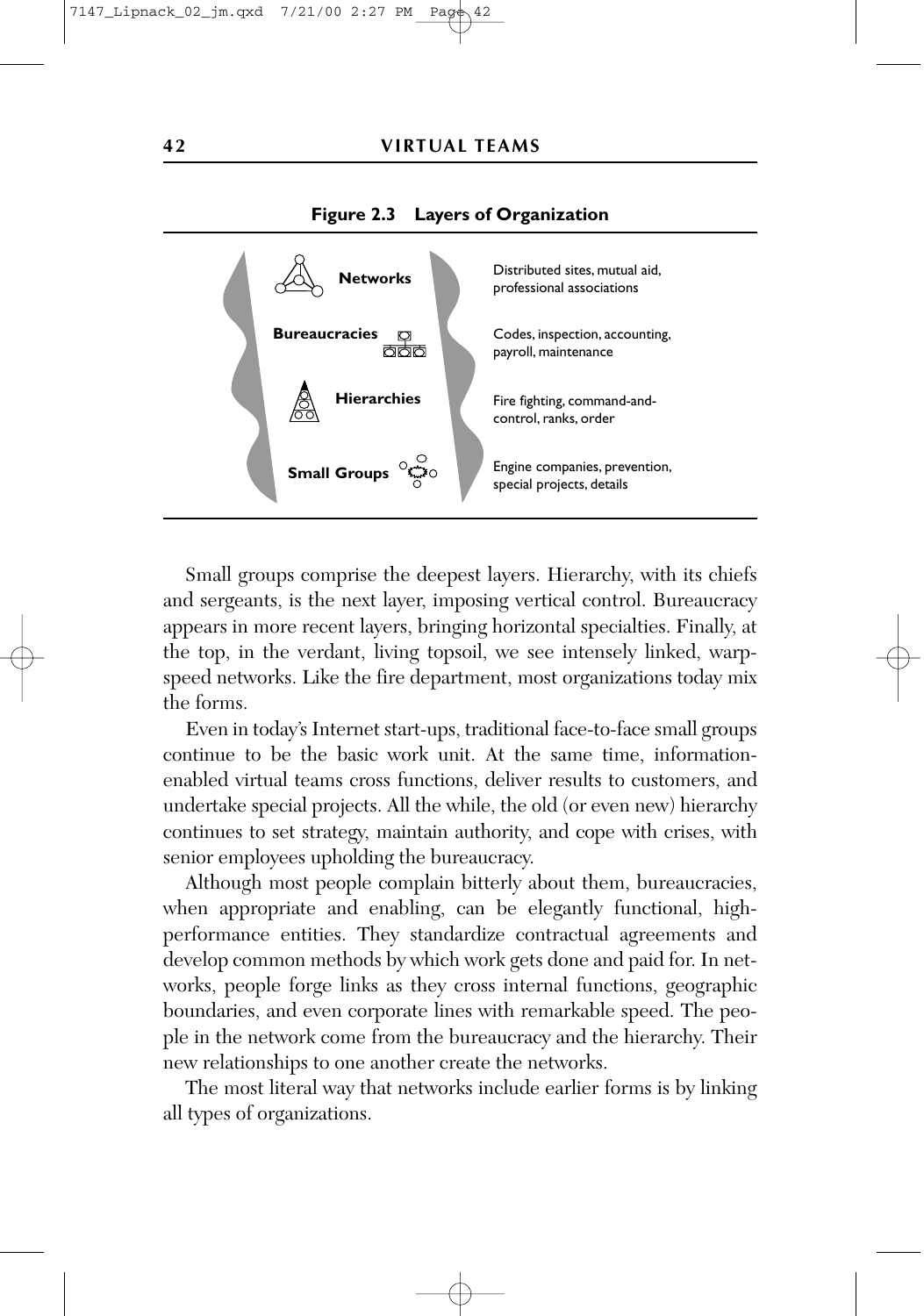*Members of a network do not themselves have to be networks.*

The U.S. Intelligence Community, comprising the 14 intelligence agencies of the U.S. government—Central Intelligence Agency, National Security Agency, Defense Intelligence Agency, and the like—is a network. It really has no one boss, though for administrative reasons, it reports to the director of the CIA. Each of its constituent parts, however, is a strict hierarchy. At the global level of scientific projects, the International Gemini Project, which points the world's two largest optical and infrared telescopes outward to pick up the "most faint and distant galaxies,"<sup>11</sup> is a multinational collaboration of seven governments: Argentina, Australia, Brazil, Canada, Chile, the United Kingdom, and the United States.

This diversity in the parts also pertains inside an enterprise. Departments in the same company often use different organizational forms quite effectively if they are appropriately tuned to the environment and technology. For example, typically, marketing and product development groups are more agile in their styles than accounting and maintenance.

To repeat: *All the parts of the network do not have to be the same.* The twenty-first-century organization comprises all types: small groups, hierarchies, bureaucracies, and networks.

# **Managing**

Today, regardless of size, most businesses exist in a global context. Asea Brown Boveri, the Swiss-based \$25 billion "multidomestic," operates across more than 100 national borders. "We're facing a new world where speed, flexibility, and brain power are the keys," says Göran Lindahl, ABB's president and CEO.<sup>12</sup>

"The world is getting smaller," says Harry Brown, whose company, EBC Industries, has pioneered partnering with competitors. Brown's company has just picked up a project in South America to produce discontinued parts for surplus vehicles bought in the United States. The customers find Brown's firm through what Brown calls "the chain of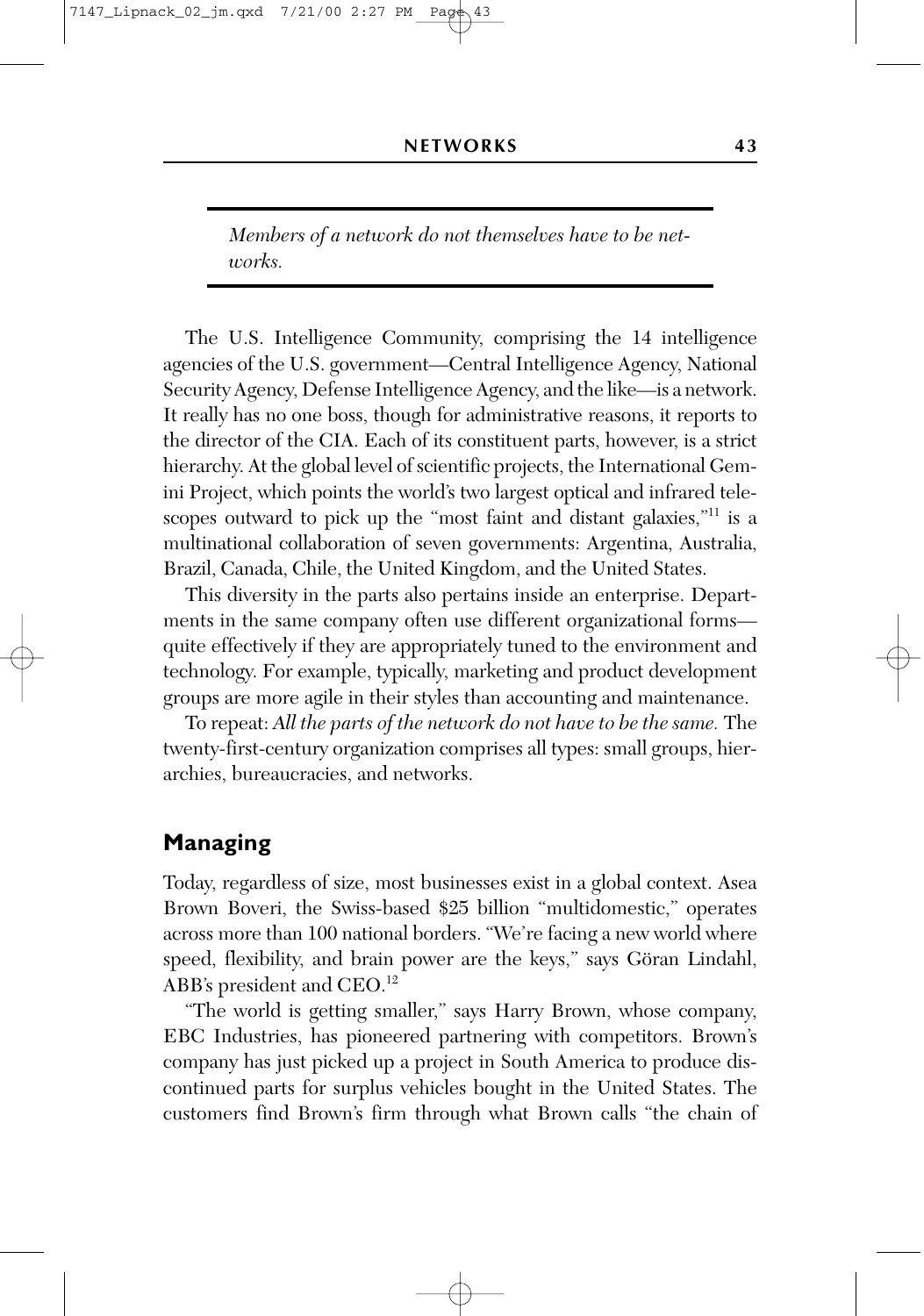knowledge." Another company in their network already is supplying transmission parts. The project has caused EBC to consider a new line of business, making repair parts for old Jeeps. "Every time you open one of those doors, another one opens up," Brown says.13 Perhaps unnecessary to say is the obvious: Neither Brown nor his partner firm travel anywhere to carry out this project.

The wave of revolutionary changes catches every organization scrambling to survive and position itself to prosper as the fundamental rules of the game change—from our own Internet company to a behemoth the size of General Electric to your company to nonprofits, government agencies, schools, denominations, and political parties. We all are unavoidably in the storm-wracked passage to a new, expansive, information-based economy and culture.

All around us we see the future come alive as we push the frontiers of markets, technologies, and human performance. Trial and error underlie the rapidly accumulating knowledge of what works virtually.

# **The New**

Fortunately, the old forms of organization as they currently exist will not mire us forever. We do not have to take all that is oppressive about hierarchy and bureaucracy with us as we speed into the Network Age.

We believe that some hierarchical structure is necessary for any complex, multilevel organization. Hierarchies represent ultimate ownership control and decision making and will continue to do so. However, in the Information Age, new forms of leadership that are more participatory and diverse also emerge to fulfill these needs.

Search on the keyword "Co-CEO" and you'll find thousands of links to companies where power is shared at the top—from Wit Capital, the first online investment bank, to Ameritrade Holding Company to Sony.<sup>14</sup>

As with Shell Oil Company, these companies push more decisions down and out, closer to the work and the customer. We must leave behind something to make this possible—in this case, the narrow, one-way channels of communication and decision making and the cultures of hoarding information for power. The nature of control changes with widespread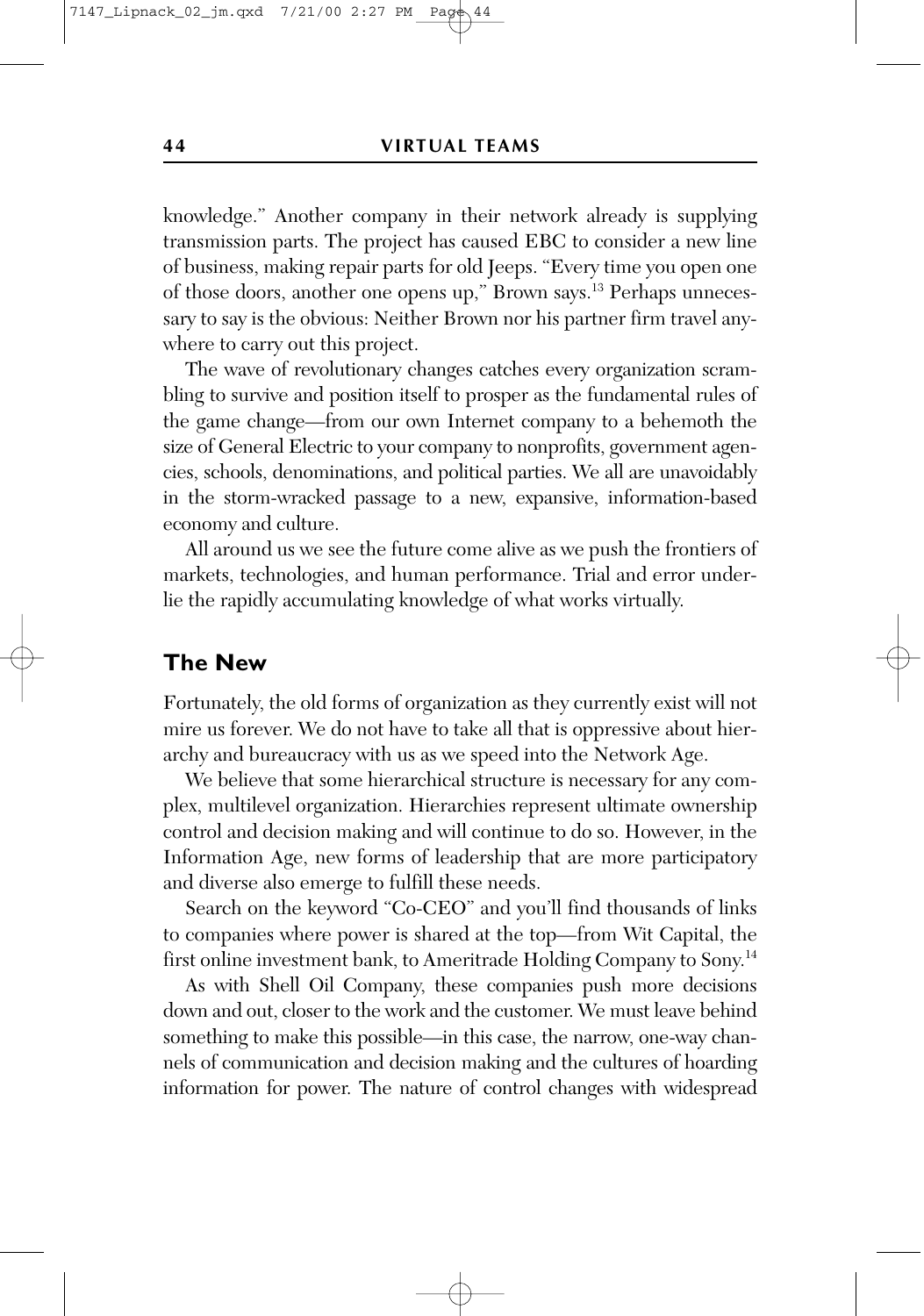communication and knowledge. Local decision making combines with centralized information sharing in the network-enabled hierarchy.

Bureaucracies continue to serve as our legal guardians, as specialization remains essential to cope with complexity in the Information Age. Micromanagement, fortunately, will go the way of the dinosaur.

Federal Express says that its information system is more valuable than its transportation system. Employees have the power to act at every point of customer contact, supported by a tracking system that is accessible to all. FedEx is among the earliest companies to allow customers to track their own transactions.

> *At FedEx, bureaucracy becomes an enabling infrastructure rather than a nightmare of bottlenecks.*

Some bureaucracies are being transformed rather than replaced. New relationships erupt spontaneously among the departmental boxes as connections multiply.

As an offshoot of the quality movement, the U.S. Department of Energy's Quality Panels convened for weeklong meetings several times a year during the 1990s. There, people in the field gave useful input on policy and regulations to headquarters. When government budget cuts hit in the late 1990s, quality panels were vulnerable. The panels were very expensive, entailing the high costs associated with face-to-face meetings. Travel, lodging, and meals became increasingly difficult to justify in budgets that involved personnel reductions.

So DOE has moved to "virtual quality panels," with the added benefit of increasing dialogue among the panel members. "The guy in Albuquerque never got to see what the guy in Rocky Flats had said," explains Carol Willett, whose company, Applied Knowledge Group, facilitates the virtual panels and provides web sites for their non-real-time continuation. "It turned a sequential coordination process that took months into a network collaboration process allowing more voices to be heard in a fraction of the time and cost."15